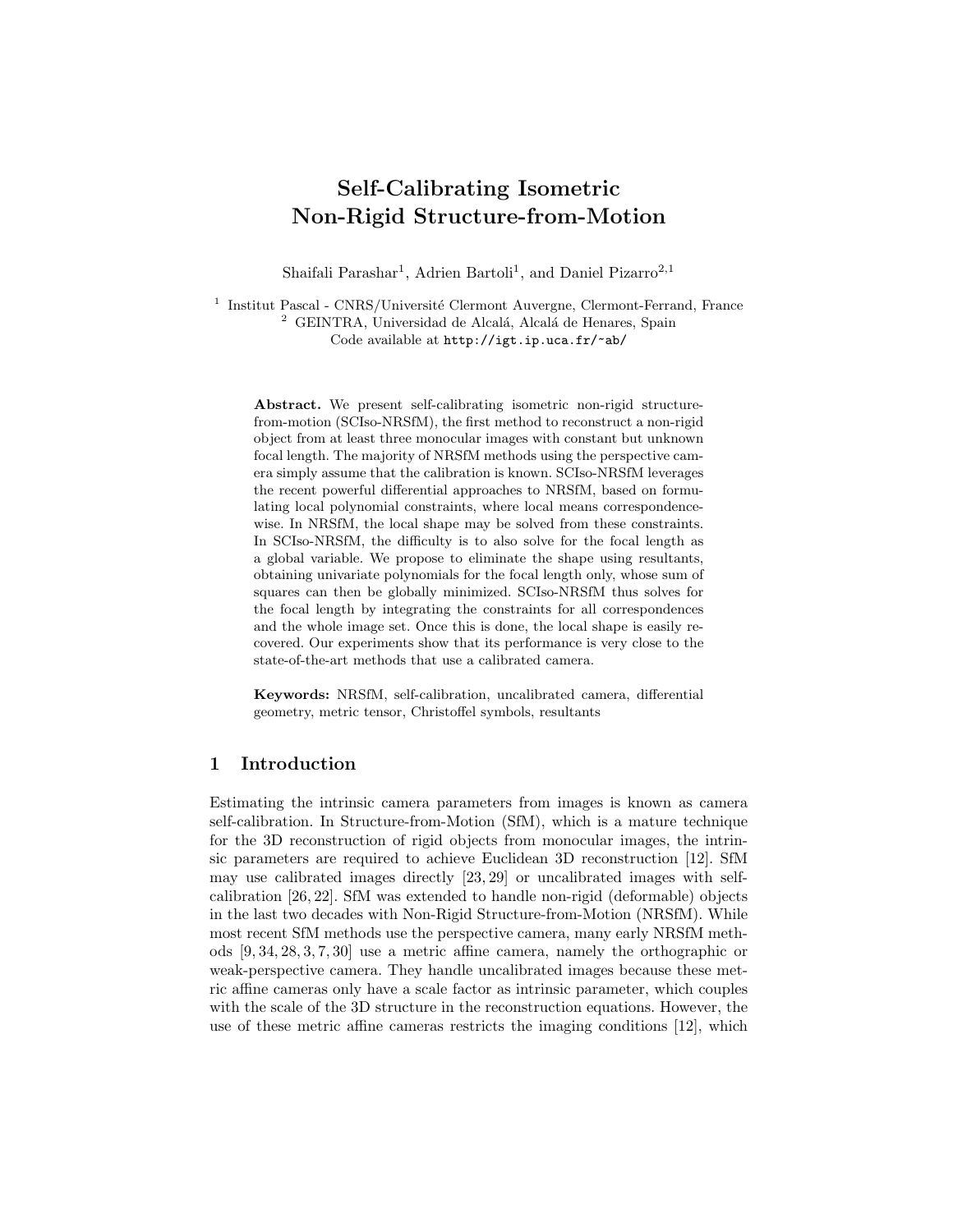#### 2 S. Parashar and A. Bartoli and D. Pizarro

limits practical applicability. Concretely, the affine camera models do not capture the perspective effect and may thus be inaccurate. They may also yield flip ambiguities in the reconstruction. More recent NRSfM methods  $[17, 6, 5, 18]$  use the perspective camera. They can thus cope with broader imaging conditions, are generally more accurate and do not suffer from the flip ambiguities. However, they assume that the camera is calibrated, which puts a different limit on their applicability. Two exceptions are  $[17, 24]$ , which assume that parts of the scene remain rigid. These rigid parts are used to self-calibrate the camera using an SfM method such as [20]. The estimated calibration is then used in a calibrated NRSfM method. Therefore [17, 24] do not solve the problem of self-calibration in NRSfM strictly speaking but use a workaround based on a sensible but very strong assumption on the scene contents. Since there is a positive gain in choosing the perspective camera, self-calibrating NRSfM appears to be a natural and important problem to study.

We study self-calibrating NRSfM for isometrically deforming surfaces, widely used in recent work [18, 5, 24, 34, 28, 4, 33]. Isometry is one of the most intuitive deformation model and approximates the majority of real-life deformations. In order to deal with uncalibrated images, we use the common assumption that the camera has square pixels and a known principal point lying at the image center. Thus, the only intrinsic parameter which needs to be estimated is the focal length. Assuming that the focal length is constant, we propose a solution based on solving a univariate polynomial, modeling the contribution of  $N \geq 3$  images in a least-squares fashion. Our method takes inspiration from a recent solution to isometric NRSfM [18]. This solution uses the image warps to constrain the differential 3D structure. The method uses advanced concepts from Riemannian geometry, namely the Metric Tensor (MT) and the Christoffel Symbols (CS). The MT represents the local surface structure and the CS expresses the rate of change of the MT. In addition, the method uses the concept of infinitesimal planarity, which is widely used in differential geometry. According to this assumption, the surface is planar at an infinitesimal level but maintains its curvature at the global level. The method arrives at Partial Differential Equations (PDEs) that can be converted to algebraic equations in two shape variables and solved locally. By locally we mean that the solution is obtained at each point correspondence independently. The two variables, related to the local 3D shape, are computed in [18] by minimizing the sum-of-squares of the algebraic equations using a computationally expensive polynomial optimization engine [13]. This local solution handles both wide and short baseline data and naturally copes with missing data and occlusions.

We introduce the focal length as an additional variable to the Riemannian framework of [18]. This leaves the CS unaltered but changes the MT. The reconstruction equations also change, containing the two local shape variables, similarly to [18], and a global variable representing the focal length. These equations are degree 5 polynomials, which means that the derivative of their sum-ofsquares is a degree 9 polynomial in 3 variables, which is by far out of bounds for the existing polynomial optimization engines such as [13]. We propose a solution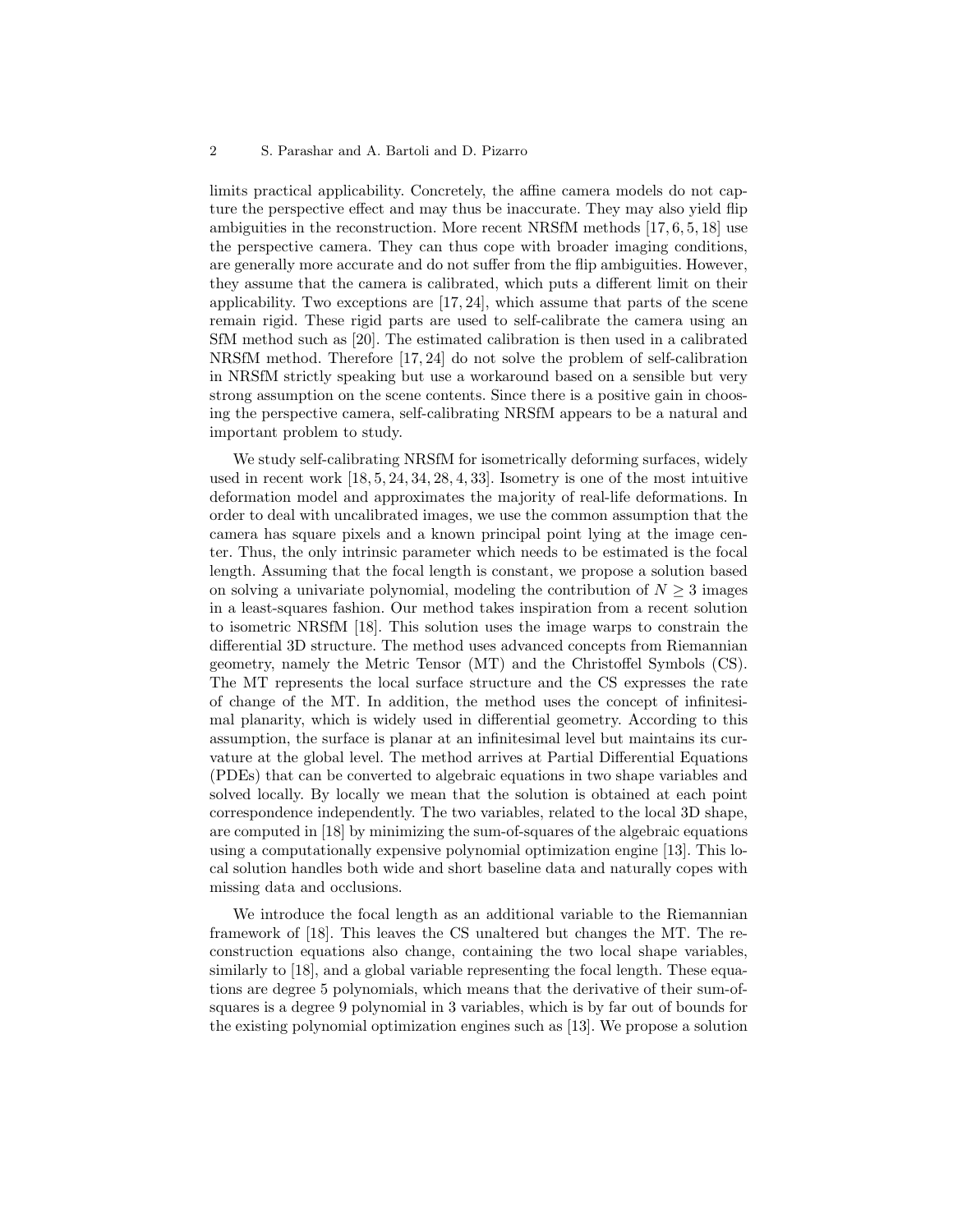by segregating the global focal length from the local shape variables using the resultants. We obtain univariate polynomials in terms of the focal length. In spite of their high degree, they can be easily solved globally by minimizing their sum-of-squares using a standard root finding algorithm. This global formulation accumulates the local constraints for all correspondences and all images, making the focal length well-constrained and the solution stable. We finally use the focal length estimate to solve isometric NRSfM locally. Our solution improves on [18] by dropping the dependency on [13]. Concretely, it minimizes the sum-ofsquares of univariate polynomials for each of the two shape variables, obtained using the resultant of the original multivariate reconstruction equations. Our experiments show that the focal length estimated by SCIso-NRSfM is close to the ground truth and the 3D reconstructed shape very close to calibrated NRSfM methods [5, 18]. We also compare with the NRSfM methods [9, 34] that use an orthographic camera and found that these are outperformed by SCIso-NRSfM.

# 2 State-of-the-Art and Contributions

Self-calibration has been extensively studied for SfM. It follows one of several possible scenarios where the camera intrinsics are partially constrained. The first solution [8] introduced the Kruppa equations, which use the epipolar geometry to draw constraints on the camera intrinsics. However, they suffer from singularities. Later, [21] proposed a stratified approach where a projective reconstruction is upgraded to affine using a modulus constraint, and further upgraded to Euclidean using linear constraints [11]. In contrast, a direct projective to metric upgrade was done by [14]. The most successful approach finds the explicit location of the absolute quadric using its dual [31]. It obtains a global solution to the fixed camera intrinsic scenario by solving algebraic equations. Based on this model, [20] proposed a linear algorithm to estimate a varying focal length.

Self-calibration was scarcely studied for deformable objects, partly because the subject is more recent than SfM and partly because it forms a less constrained problem. A related problem to NRSfM is Shape-from-Template (SfT) which uses a deformable 3D template and a single input image [1, 25]. A solution to isometric SfT with focal length calibration was proposed in [2]. It works by solving for the focal length locally and using the median of these local solutions as final estimate. The local solutions were found to have a large spread across the input image. This is because locally the focal length is weakly constrained.

Self-calibration in NRSfM forms a difficult and open problem. First, the successful algebraic framework of the dual absolute quadric is based on the rigidity constraint and can thus not be borrowed from SfM. Second, the differential method for calibration in SfT showed signs of instabilities, even if SfT is a much more constrained problem than NRSfM. Our solution uses a differential framework in order to deal with deformations but estimates the focal length globally, by combining local constraints from all point correspondences and all images. More precisely, we make the following main contributions. 1) We show how to form algebraic constraints for each point correspondence and image pair. These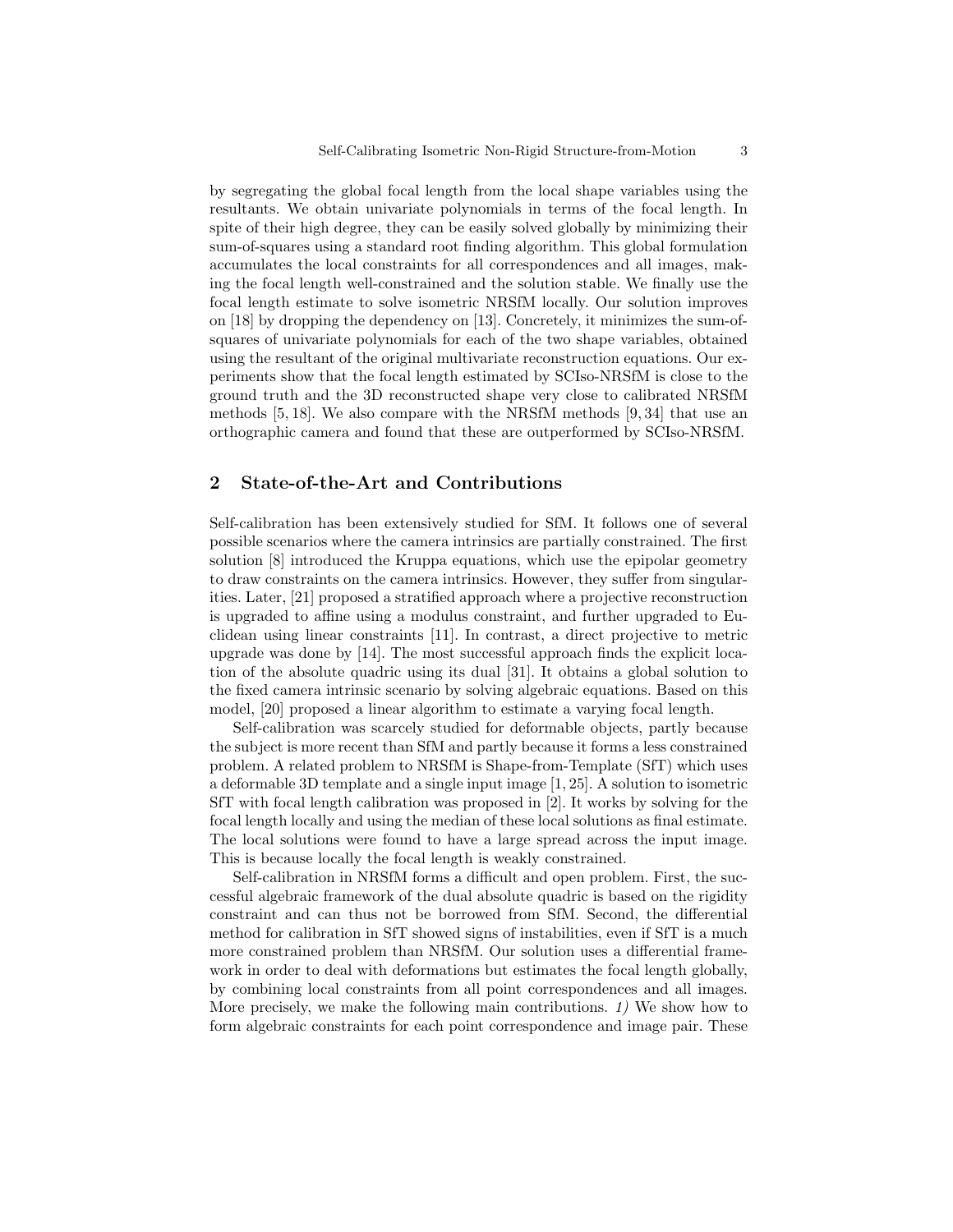constraints depend on three variables related to the focal length and the local 3D shape and are not directly solvable. We show how to convert these constraints into easily solvable univariate polynomials. 2) We show how to form a numerically stable global solution to the focal length by integrating the local constraints over all points and images, and minimizing their sum-of-squares optimally. 3) We show how, given the estimated focal length, the local 3D shape may be recovered by minimizing the sum-of-squares of univariate polynomials.  $\lambda$ ) We give an algorithm based solely on standard numerical tools.

## 3 Mathematical Background

Notation. Latin letters denote scalars and Greek letters denote functions. Bold Latin letters denote vectors and matrices. There are a few exceptions however, and  $\Gamma$ , which denotes the CS matrix, is one of them. We use superscripts to index the  $N \geq 3$  images. The reference image has index 1, without loss of generality. The other images have indexes  $(j, r) \in \{2, \ldots, N\}$ . We often drop the reference image index from the equations for the sake of clarity. For instance, the inverse depth function for image 1 will be defined as  $\beta$ <sup>1</sup> but often referred to as  $\beta$ . We use the subscript  $i \in \{1, \ldots n\}$  to refer to a particular point correspondence. with *n* the total number of correspondences.

Surface and camera models. We model 3D surfaces as Riemannian manifolds. Fig. 1 shows a surface  $M$  viewed in image  $\mathcal I$ . We use the perspective camera model  $\Pi$ . It takes as input the 3D point  $\mathbf{Q} = (x \ y \ z)^{\top}$  and outputs its normalized retinal coordinates  $\mathbf{r} = \Pi(\mathbf{Q}) = \left(\frac{x}{z} \frac{y}{z}\right)^{\top}$ . We translate the image coordinates so that the principal point aligns with the origin. This allows the intrinsic parameter matrix **K** to be expressed in terms of the focal length f only, where  $f > 0$  is expressed in px, meaning in number of pixels. The pixel coordinates  $\mathbf{p} = (u \ v)^{\top}$ are then related to the retinal coordinates as  $\mathbf{r} = \left(\frac{u}{t}\right)$ v  $\big)^{\top} = \frac{\mathbf{p}}{c}$ 

f f  $\frac{\mathbf{r}}{f}$ .



Fig. 1: Principal notations.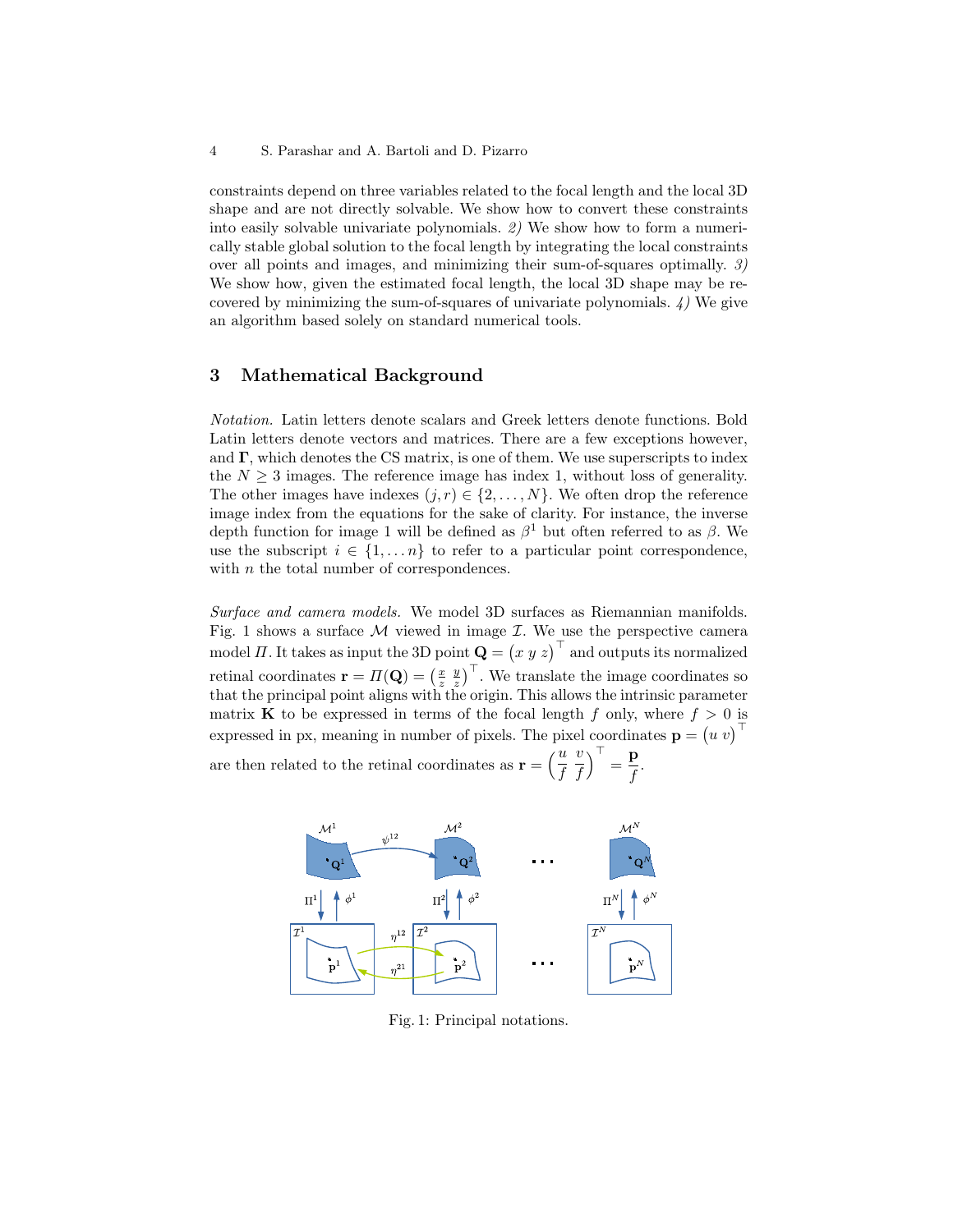The image embedding  $\phi$  is the 'inverse' of the projection  $\Pi$  for the points on  $M$ . It maps the retinal coordinates **r** to the 3D point **Q** as:

$$
\phi(\mathbf{r}) = \frac{1}{\beta(\mathbf{r})} (\mathbf{r}^{\top} \ 1)^{\top}, \tag{1}
$$

where  $\beta(\mathbf{r})$  is the inverse-depth function. We omit the argument r in the subsequent use of  $\phi(\mathbf{r}), \beta(\mathbf{r})$  and most other functions. We use  $\phi$  to express the differential properties of the surface derived from the two concepts of Riemannian geometry, MT and CS, which we describe shortly.

Modeling NRSfM. We use a very similar model to [18], shown in Fig. 1. The goal of [18] was to solve for NRSfM with a calibrated camera but we also solve for the focal length. The model has N isometrically deforming surfaces  $\mathcal{M}^1, \ldots, \mathcal{M}^N$ projected in the input images  $\mathcal{I}^1, \ldots, \mathcal{I}^N$ . The image warp  $\eta^{j1}$  represents the optic flow between  $\mathcal{I}^j$  and  $\mathcal{I}^1$ . We have  $\eta^{1j} = (\eta^{j1})^{-1}$ . We compute the warps from keypoint correspondences using [19]. The surfaces  $\mathcal{M}^1$  and  $\mathcal{M}^j$  are related by an isometric deformation function  $\psi^{1j}$ . Isometricity is the main constraint we use in SCIso-NRSfM.

*Metric Tensor.* Denoted  $g[\phi]$ , the MT is a first-order differential quantity that describes physical surface properties such as lengths, angles and areas [16]. It can be derived from  $J_{\phi}$ , the Jacobian of  $\phi$ . Using  $\phi$  from equation (1),  $g[\phi]$  is shown to be a  $2 \times 2$  matrix given by:

$$
\mathbf{g}[\phi] = \mathbf{J}_{\phi}^{\top} \mathbf{J}_{\phi} \text{ with } \mathbf{J}_{\phi} = \frac{1}{f\beta} \begin{pmatrix} 1 - u\zeta & -v\zeta & -f\zeta \\ -u\kappa & 1 - v\kappa - f\kappa \end{pmatrix}^{\top},
$$
(2)

where we define the inverse-depth derivatives as  $\beta_u = \frac{\partial \beta}{\partial u}, \beta_v = \frac{\partial \beta}{\partial v}$ , and their ratio with the inverse-depth as  $\zeta = \frac{\beta_u}{\beta}$ ,  $\kappa = \frac{\beta_v}{\beta}$ . For isometric surfaces, the MT is transferable across images using the first-order derivatives of the warps [18]:

$$
\mathbf{g}[\phi^j] = \mathbf{J}_{\eta^{j1}}^\top \mathbf{g}[\phi^1] \mathbf{J}_{\eta^{j1}}.
$$
\n(3)

Christoffel Symbols. Denoted  $\Gamma^u[\phi]$  and  $\Gamma^v[\phi]$ , the CS are second-order differential quantities that describe the curvature of a surface [16]. They are defined as the rate of change of the MT. They usually have a very long and complex expression. This is however reduced using the infinitesimally planarity assumption, which allows one to neglect the second-order derivatives of the image embedding. This means that  $\beta$  in equation (1) is infinitesimally linear. Using  $\phi$  from equation (1),  $\mathbf{\Gamma}^u[\phi]$  and  $\mathbf{\Gamma}^v[\phi]$  are shown to be  $2 \times 2$  matrices given by:

$$
\Gamma^{u}[\phi] = -\begin{pmatrix} 2\zeta \ \kappa \\ \kappa \ 0 \end{pmatrix} \quad \Gamma^{v}[\phi] = -\begin{pmatrix} 0 & \zeta \\ \zeta & 2\kappa \end{pmatrix} . \tag{4}
$$

For isometric surfaces, the CS are transferable across images using the first- and second-order derivatives of the warps [18]:

$$
\zeta^j = \frac{\partial u^1}{\partial u^2} \zeta^1 + \frac{\partial v^1}{\partial u^2} \kappa^1 - \left( \frac{\partial^2 u^1}{\partial u^2 \partial v^2} \frac{\partial v^2}{\partial u^1} + \frac{\partial^2 v^1}{\partial u^2 \partial v^2} \frac{\partial v^2}{\partial v^1} \right)
$$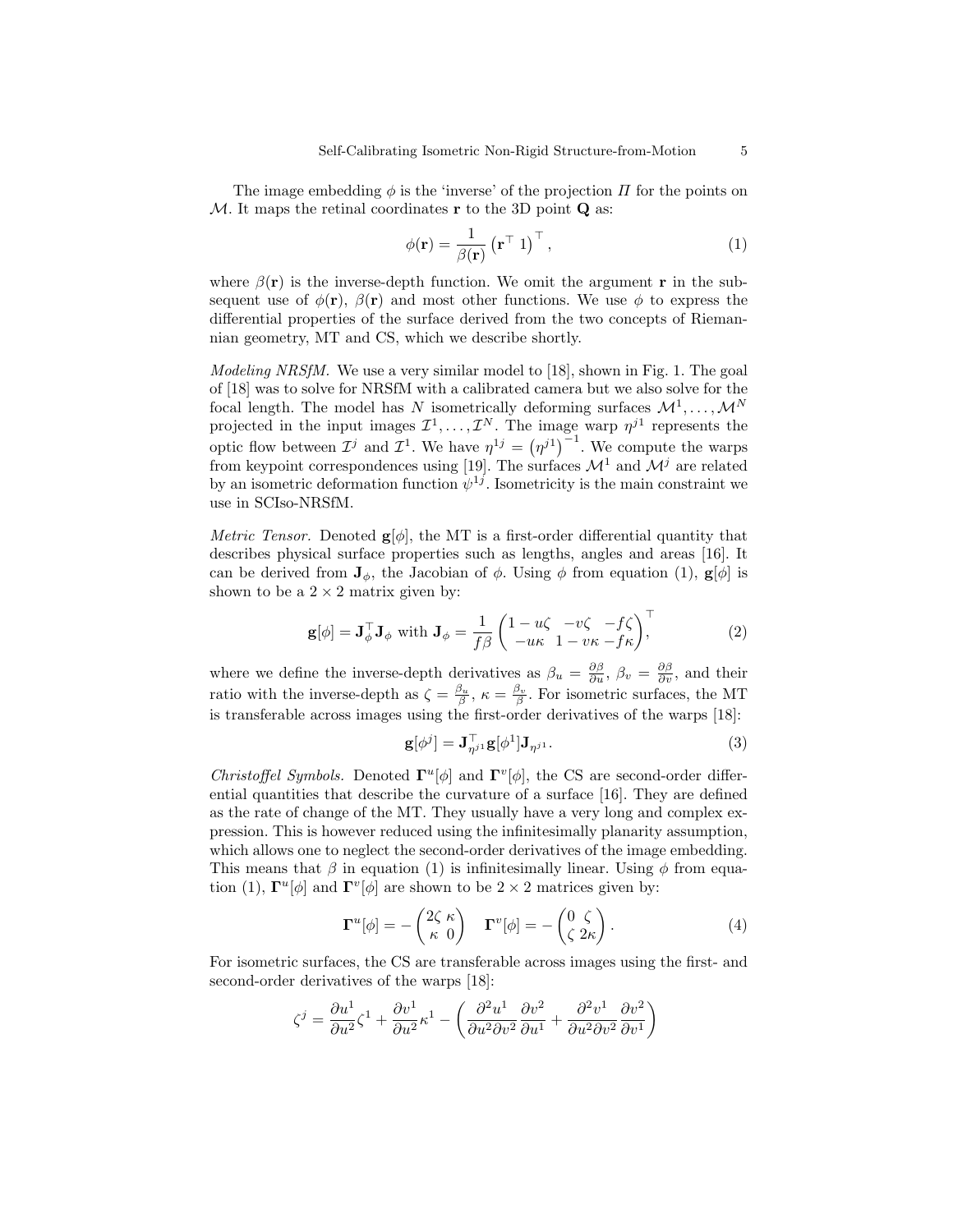6 S. Parashar and A. Bartoli and D. Pizarro

$$
\kappa^{j} = \frac{\partial u^{1}}{\partial v^{2}} \zeta^{1} + \frac{\partial v^{1}}{\partial v^{2}} \kappa^{1} - \left( \frac{\partial^{2} u^{1}}{\partial u^{2} \partial v^{2}} \frac{\partial u^{2}}{\partial u^{1}} + \frac{\partial^{2} v^{1}}{\partial u^{2} \partial v^{2}} \frac{\partial u^{2}}{\partial v^{1}} \right). \tag{5}
$$

Resultants. The resultant of two polynomials is a polynomial expression of their coefficients, which is equal to zero if and only if the polynomials have a common root [35]. This allows one to find the common roots of a system of polynomials. Consider as an example two bivariate polynomials  $\alpha(t, u)$  and  $\gamma(t, u)$  of degree l and m respectively and in variables t, u. Their resultant  $\text{Res}_{t}(\alpha, \gamma)$  with respect to  $t$  is a univariate polynomial in  $u$ . It is given as the determinant of the so-called Sylvester matrix  $\mathbf{S}_t \in \mathbb{R}^{(l+m)\times(l+m)}$  as  $\text{Res}_t(\alpha, \gamma) = \text{det}(\mathbf{S}_t)$ . The elements of the Sylvester matrix depend on the coefficients of  $\alpha, \gamma$ .

# 4 Self-calibrating Isometric NRSfM

We first derive the reconstruction equations. These are constraints depending on two local shape variables and the focal length. We then show how these constraints can be optimized globally for just the focal length, and then locally for the shape.

## 4.1 The Reconstruction Equations

The reconstruction equations are built starting from the MT transfer equation (3). This equation involves the MT  $g[\phi^j]$ , which is expressed in terms of the embedding's Jacobian  $J_{\phi j}$  given by equation (2). The latter involves  $(\zeta^j, \kappa^j)$ , the ratios of inverse depth derivatives to inverse depth in image j. Because these are elements of the CS, we can express them in terms of the same ratios  $(\zeta, \kappa)$  taken in image 1 using the CS transfer equation (5). We thus obtain a new expression of the MT  $g[\phi^j]$  depending on  $(f, \beta^1, \beta^j, \zeta, \kappa)$ . By substituting this expression in the MT transfer equation (3), we obtain a  $2 \times 2$  matrix equation. Taking ratios,  $(\beta^1, \beta^j)$  vanish and we arrive at two independent algebraic PDEs  $\mathcal{E}_{1,2}$  in  $(f, \zeta, \kappa)$ . These PDEs have coefficients  $(a_t^j, b_t^j)$  and are given by:

$$
\mathcal{E}_1^j(f,\zeta,\kappa) = \sigma_7^j \zeta^3 + \sigma_5^j \zeta^2 + \sigma_3^j \zeta + \sigma_1^j \tag{6}
$$

$$
\mathcal{E}_2^j(f,\zeta,\kappa) = \sigma_8^j \zeta^3 + \sigma_6^j \zeta^2 + \sigma_4^j \zeta + \sigma_2^j,\tag{7}
$$

with:

$$
\begin{aligned}\n\sigma_1^j &= a_{27}^j + a_{26}^j \kappa + a_{24}^j \kappa^2 + a_{21}^j \kappa^3 + s(a_{11}^j \kappa^3 + a_{14}^j \kappa^2 + a_{16}^j \kappa + a_{17}^j) + s^2 (a_4^j \kappa^3 + a_7^j \kappa^2) \\
\sigma_2^j &= b_{27}^j + b_{26}^j \kappa + b_{24}^j \kappa^2 + b_{21}^j \kappa^3 + s(b_{11}^j \kappa^3 + b_{14}^j \kappa^2 + b_{16}^j \kappa + b_{17}^j) + s^2 (b_4^j \kappa^3 + b_7^j \kappa^2) \\
\sigma_3^j &= a_{25}^j + a_{23}^j \kappa + a_{20}^j \kappa^2 + s(a_{10}^j \kappa^2 + a_{13}^j \kappa + a_{15}) + s^2 (a_6^j \kappa + a_3^j \kappa^2) \\
\sigma_4^j &= b_{25}^j + b_{23}^j \kappa + b_{20}^j \kappa^2 + s(b_{10}^j \kappa^2 + b_{13}^j \kappa + b_{15}) + s^2 (b_6^j \kappa + b_3^j \kappa^2) \\
\sigma_5^j &= a_{22}^j + a_{19}^j \kappa + s(a_{12}^j + a_9^j \kappa) + s^2 (a_5^j + a_2^j \kappa) \\
\sigma_6^j &= b_{22}^j + b_{19}^j \kappa + s(b_{12}^j + b_{9}^j \kappa) + s^2 (b_5^j + b_2^j \kappa) \\
\sigma_8^j &= b_{18}^j + s b_8^j + s^2 b_1^j\n\end{aligned}
$$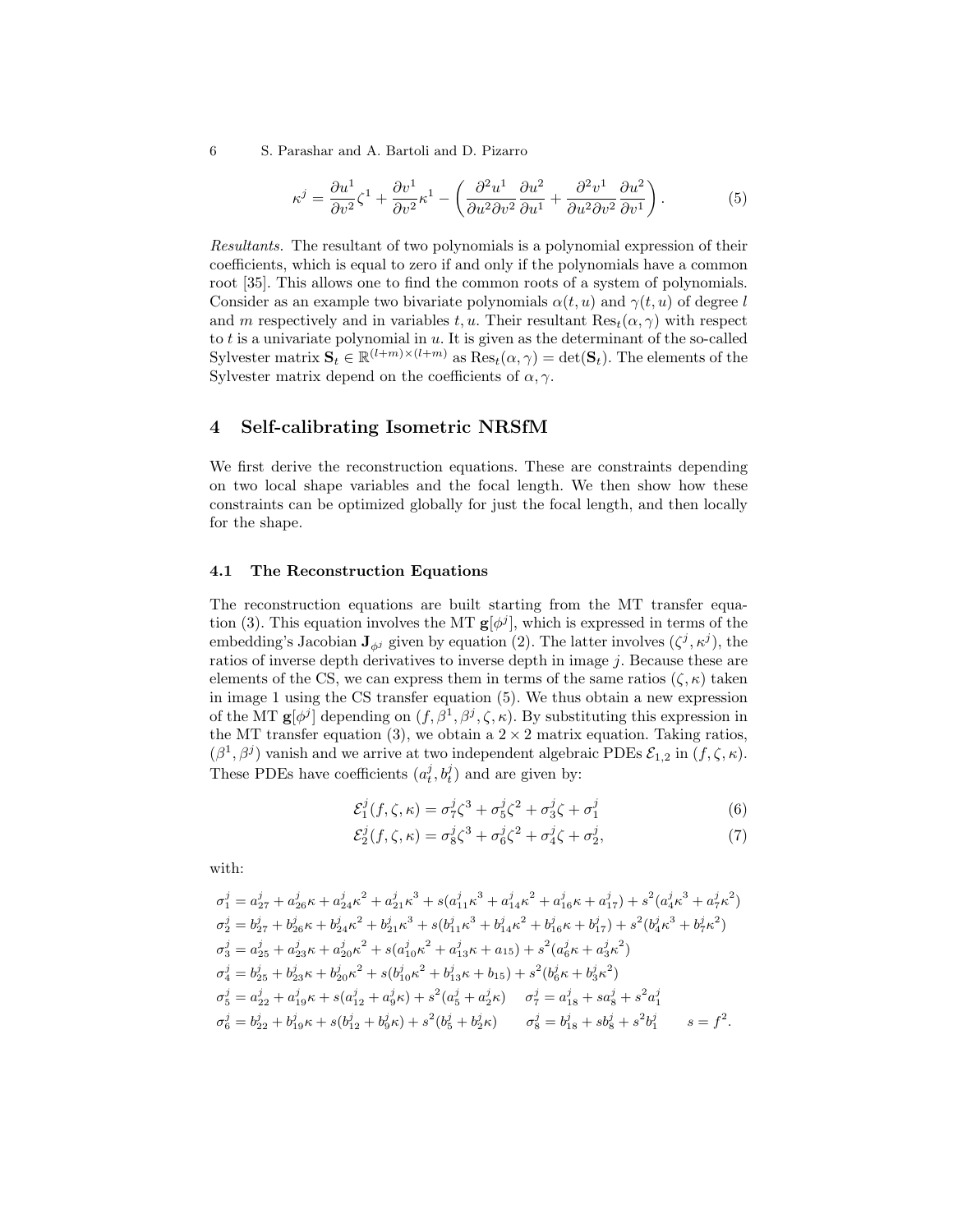The coefficients  $(a_t^j, b_t^j)$  directly depend on the derivatives of the warp  $\eta^{1j}$ . Choosing an image j, fixing a single point **r** and defining  $k_1 = \zeta(\mathbf{r})$ ,  $k_2 =$  $\kappa(\mathbf{r})$ , we obtain two algebraic equations  $\mathcal{E}_{1,2}^j(f,k_1,k_2)$ . For N images and a single point, we thus have a set of  $2(N-1)$  polynomials  $\mathfrak{E}_{12}(f, k_1, k_2)$  =  $\{\mathcal{E}_1^j(f,k_1,k_2),\mathcal{E}_2^j(f,k_1,k_2)\}_{j=2}^N$ . Similar but simpler equations were obtained in [18] for a known focal length. These were then solved locally by minimizing their sum-of-squares using a computationally expensive polynomial optimization engine. This strategy cannot be used to estimate the focal length however, for two reasons. First, estimating the focal length locally would be extremely unstable. Second, the degree of the equations become prohibitive for the existing optimization engines. We next discuss our approach to obtain a global and tractable solution to f and a local solution to  $(k_1, k_2)$ .

## 4.2 Solving for the Focal Length Globally

We show how to use the reconstruction equations  $\mathfrak{E}_{12}(f, k_1, k_2)$  to find f globally. We use resultants to eliminate the dependency on  $(k_1, k_2)$ , starting with  $k_1$ .

**Eliminating**  $k_1$ **.** The resultant of  $\mathcal{E}_1^j$ ,  $\mathcal{E}_2^j$  with respect to  $k_1$  gives a new polynomial  $\mathcal{E}_3^j$  depending on  $(f, k_2)$ . Defining the Sylvester matrix  $\mathbf{S}_{k_1} \in \mathbb{R}^{6 \times 6}$  as shown in Fig. 2 (left), we have:

$$
\mathcal{E}_3^j(f, k_2) = \text{Res}_{k_1}(\mathcal{E}_1(f, k_1, k_2), \mathcal{E}_2(f, k_1, k_2), k_1) = \det(\mathbf{S}_{k_1})
$$
  
=  $c_9^j k_2^9 + c_8^j k_2^8 + c_7^j k_2^7 + c_6^j k_2^6 + c_5^j k_2^5 + c_4^j k_2^4 + c_3^j k_2^3 + c_2^j k_2^2 + c_1^j k_2 + c_0^j,$  (8)

where  $c_t^j$  are polynomials of degree 12 in  $s = f^2$ . Numerically, they are often of degree 3 or 4. For N images, we thus obtain  $N-1$  polynomial equations  $\mathfrak{E}_3(f,k_2) = {\mathcal{E}_3^j(f,k_2)}_{j=2}^N$ .

**Eliminating**  $k_2$ **.** We eliminate  $k_2$  by evaluating the resultant of the equation for two image pairs,  $(1, j)$  and  $(1, r)$ , in  $\mathfrak{E}_3$ . This gives a new polynomial equation  $\mathcal{E}_4^{jr}$  depending on f only. Defining the Sylvester matrix  $\mathbf{S}_{k_2} \in \mathbb{R}^{18 \times 18}$  as shown in Fig. 2 (right), we have:

$$
\mathcal{E}_4^{jr}(f) = \text{Res}_{k_2}(\mathcal{E}_3^j, \mathcal{E}_3^r) = \det(\mathbf{S}_{k_2}).\tag{9}
$$

For N images, we obtain  $\frac{(N-1)(N-2)}{2}$  univariate polynomial equations  $\mathfrak{E}_4(f)$  =  $\{\mathcal{E}_4^{jr}(f)\}_{j,r\in[2,N],j\neq r}$  of degree 216. Since  $c_t^j$  in equation (8) are numerically of degree 3 or 4, the degree of these polynomials lies between 54-72 instead of 216.

**Solving for f.** A globally optimal solution can be found by minimizing the sum-of-squares of the equation set  $\mathfrak{E}_4$ . For n points tracked over N images, we define the sum-of-squares cost as:

$$
C(f) = \sum_{i=1}^{n} \sum_{j=2}^{N} \sum_{\substack{r=2 \\ r \neq j}}^{N} \left( \mathcal{E}_4^{jr}(f) \right)^2.
$$
 (10)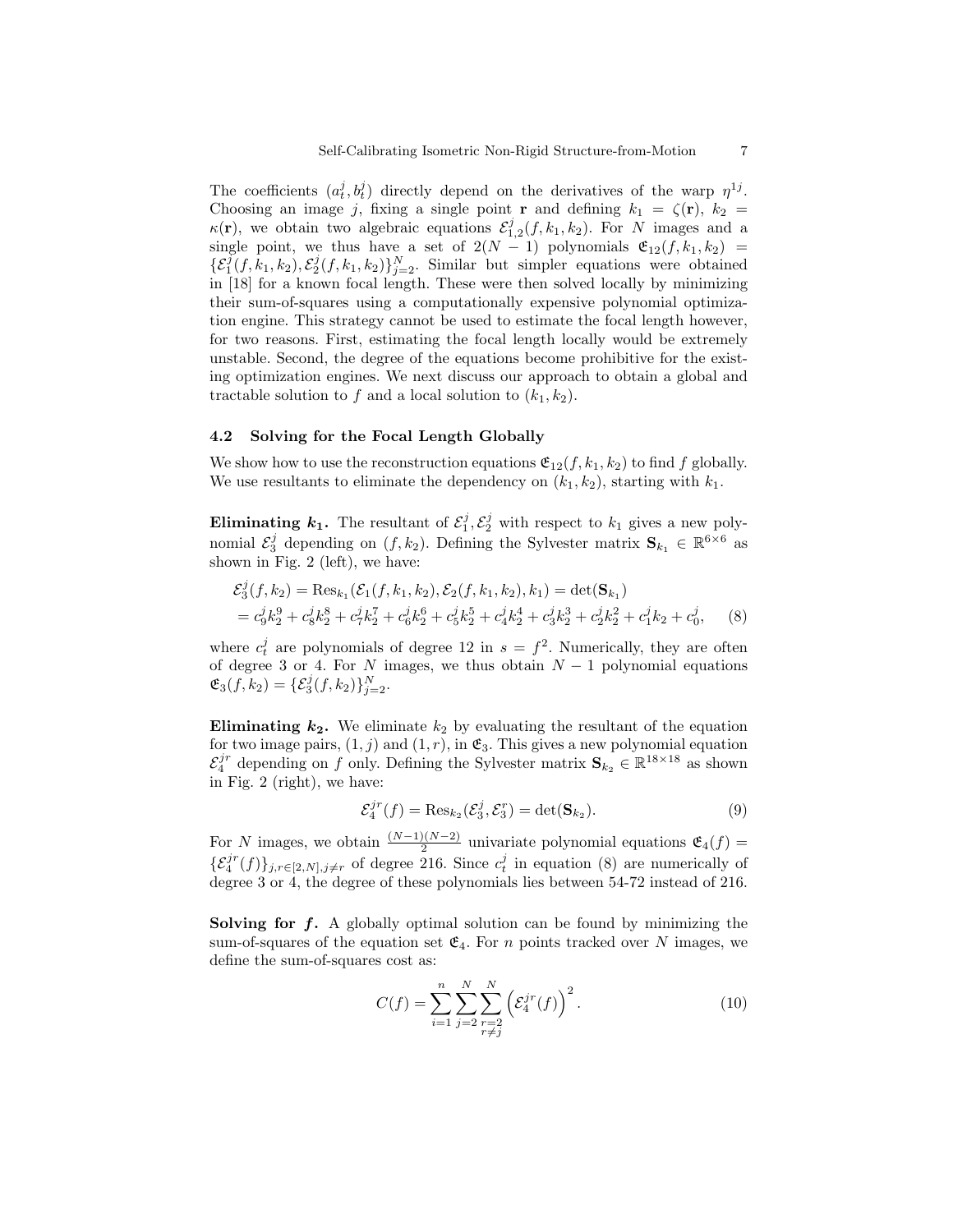| $\sigma_7^j$ $\sigma_5^j$ $\sigma_3^j$ $\sigma_1^j$ 0<br>0 $\sigma_7^j$ $\sigma_5^j$ $\sigma_3^j$ $\sigma_1^j$<br>$\overline{0}$<br>$\sigma_7^j \sigma_5^j \sigma_3^j \sigma_1^j$<br>$\overline{0}$<br>$\overline{0}$<br>$\sigma_8^j \sigma_6^j \sigma_4^j \sigma_2^j$ 0<br>$\Omega$<br>$\sigma_8^{\check{j}} \, \sigma_6^{\check{j}} \, \sigma_4^{\check{j}} \, \sigma_2^{\check{j}} \, \sigma_2^j \, 0$<br>0 $\sigma_8^j \, \sigma_6^j \, \sigma_4^j \, \sigma_2^j$<br>$\overline{0}$<br>$\sigma^j_2$<br>$\theta$ | $c_9^j$<br>0<br>0<br>0<br>0<br>0<br>0<br>$\overline{0}$<br>$\Omega$<br>$\theta$<br>0<br>0<br>0<br>0<br>∩ | $\overline{0}$<br>$\overline{0}$<br>0<br>0<br>0<br>0<br>0 | 0<br>$\overline{0}$<br>$\overline{0}$<br>0<br>$\Omega$<br>$\theta$<br>$\theta$<br>0<br>0 | $\overline{0}$<br>$\overline{0}$<br>$\mathbf{0}$<br>0<br>0<br>$\theta$ | $\overline{0}$<br>$\boldsymbol{0}$<br>0<br>0<br>$\overline{0}$ | $\overline{0}$<br>$\theta$<br>$\theta$ | $\overline{0}$ | $\overline{0}$ | $c_8^j$ $c_7^j$ $c_6^j$ $c_5^j$ $c_4^j$ $c_3^j$ $c_2^j$ $c_1^j$ $c_0^j$ $c_0^j$<br>$c_9^j$ $c_8^j$ $c_7^j$ $c_6^j$ $c_5^j$ $c_4^j$ $c_3^j$ $c_2^j$ $c_1^j$ $c_0^j$ $0$<br>$c_9^{\tilde{j}}$ $c_8^{\tilde{j}}$ $c_7^{\tilde{j}}$ $c_6^{\tilde{j}}$ $c_5^{\tilde{j}}$ $c_4^{\tilde{j}}$ $c_3^{\tilde{j}}$ $c_2^{\tilde{j}}$ $c_1^{\tilde{j}}$ $c_0^{\tilde{j}}$ $0$<br>$0\;\; c^j_9\;c^j_8\;c^j_7\;c^j_6\;c^j_5\;c^j_4\;c^{\bar{j}}_3\;c^{\bar{j}}_2\;c^{\bar{j}}_1\;c^j_0\;\;0$<br>$c_9^j$ $c_8^j$ $c_7^j$ $c_6^j$ $c_5^j$ $c_4^j$ $c_3^j$ $c_2^j$ $c_1^j$ $c_0^j$ $0$<br>$c_9^j$ $c_8^j$ $c_7^j$ $c_6^j$ $c_5^j$ $c_4^j$ $c_3^j$ $c_2^j$ $c_1^j$ $c_0^j$<br>$c_9^j$ $c_8^j$ $c_7^j$ $c_6^j$ $c_5^j$ $c_4^j$ $c_3^j$ $c_2^j$ $c_1^j$<br>0 $c_9^j$ $c_8^j$ $c_7^j$ $c_6^j$ $c_5^j$ $c_4^j$ $c_3^j$ $c_2^j$ $c_1^j$<br>$c^j_9\ c^j_8\ c^j_7\ c^j_6\ c^j_5\ c^j_4\ c^j_3\ c^j_2\ c^j_1$<br>$c_9^r$ $c_8^r$ $c_7^r$ $c_6^r$ $c_5^r$ $c_4^r$ $c_3^r$ $c_2^r$ $c_1^r$ $c_0^r$ 0<br>$c_9^r$ $c_8^r$ $c_7^r$ $c_6^r$ $c_5^r$ $c_4^r$ $c_3^r$ $c_2^r$ $c_1^r$ $c_0^r$<br>$c_9^r$ $c_8^r$ $c_7^r$ $c_6^r$ $c_5^r$ $c_4^r$ $c_3^r$ $c_2^r$ $c_1^r$ $c_0^r$ 0<br>$c_9^r$ $c_8^r$ $c_7^r$ $c_6^r$ $c_5^r$ $c_4^r$ $c_3^r$ $c_2^r$ $c_1^r$ $c_0^r$ 0<br>0 $c_9^r$ $c_8^r$ $c_7^r$ $c_6^r$ $c_5^r$ $c_4^r$ $c_3^r$ $c_2^r$ $c_1^r$ $c_0^r$<br>$c_9^r$ $c_8^r$ $c_7^r$ $c_6^r$ $c_5^r$ $c_4^r$ $c_3^r$ $c_2^r$ $c_1^r$ $c_0^r$ |  | 0<br>$\Omega$<br>$\Omega$ | $\overline{0}$<br>$\theta$<br>$\theta$ | $\overline{0}$<br>$\overline{0}$<br>$\theta$<br>$\theta$ | $\overline{0}$<br>0<br>$\theta$<br>0<br>$\theta$<br>$\theta$<br>$\theta$<br>0 | $\overline{0}$<br>$\mathbf{0}$<br>0<br>$\Omega$<br>$\overline{0}$<br>$c_0^j$<br>$\theta$<br>$\Omega$<br>0<br>$\theta$<br>$\theta$<br>$\theta$ | $\overline{0}$<br>$\theta$<br>$\overline{0}$<br>$\theta$<br>$\overline{0}$<br>$c_0^j$ | $\theta$<br>$\theta$<br>$\theta$<br>$\Omega$<br>$\Omega$<br>0<br>$c_0^j$<br>$\mathbf{0}$<br>$\left( \right)$ |  |
|---------------------------------------------------------------------------------------------------------------------------------------------------------------------------------------------------------------------------------------------------------------------------------------------------------------------------------------------------------------------------------------------------------------------------------------------------------------------------------------------------------------------|----------------------------------------------------------------------------------------------------------|-----------------------------------------------------------|------------------------------------------------------------------------------------------|------------------------------------------------------------------------|----------------------------------------------------------------|----------------------------------------|----------------|----------------|---------------------------------------------------------------------------------------------------------------------------------------------------------------------------------------------------------------------------------------------------------------------------------------------------------------------------------------------------------------------------------------------------------------------------------------------------------------------------------------------------------------------------------------------------------------------------------------------------------------------------------------------------------------------------------------------------------------------------------------------------------------------------------------------------------------------------------------------------------------------------------------------------------------------------------------------------------------------------------------------------------------------------------------------------------------------------------------------------------------------------------------------------------------------------------------------------------------------------------------------------------------------------------------------------------------------------------------------------------------------------------------------------------------|--|---------------------------|----------------------------------------|----------------------------------------------------------|-------------------------------------------------------------------------------|-----------------------------------------------------------------------------------------------------------------------------------------------|---------------------------------------------------------------------------------------|--------------------------------------------------------------------------------------------------------------|--|
|                                                                                                                                                                                                                                                                                                                                                                                                                                                                                                                     |                                                                                                          |                                                           |                                                                                          |                                                                        |                                                                |                                        |                |                |                                                                                                                                                                                                                                                                                                                                                                                                                                                                                                                                                                                                                                                                                                                                                                                                                                                                                                                                                                                                                                                                                                                                                                                                                                                                                                                                                                                                               |  |                           |                                        |                                                          |                                                                               |                                                                                                                                               |                                                                                       |                                                                                                              |  |
|                                                                                                                                                                                                                                                                                                                                                                                                                                                                                                                     |                                                                                                          |                                                           |                                                                                          | $\theta$                                                               | 0                                                              | $\theta$                               |                |                | $c_9^r$ $c_8^r$ $c_7^r$ $c_6^r$ $c_5^r$ $c_4^r$ $c_3^r$ $c_2^r$ $c_1^r$ $c_0^r$ $0$                                                                                                                                                                                                                                                                                                                                                                                                                                                                                                                                                                                                                                                                                                                                                                                                                                                                                                                                                                                                                                                                                                                                                                                                                                                                                                                           |  |                           |                                        |                                                          |                                                                               |                                                                                                                                               |                                                                                       |                                                                                                              |  |
|                                                                                                                                                                                                                                                                                                                                                                                                                                                                                                                     | $\overline{0}$                                                                                           | 0                                                         | $\theta$<br>$\theta$                                                                     | 0<br>$\theta$                                                          | $\Omega$<br>$\theta$                                           | $\theta$<br>$\theta$                   | $\theta$       |                | $0\ \ c_9^r\ c_8^r\ c_7^r\ c_6^r\ c_5^r\ c_4^r\ c_3^r\ c_2^r\ c_1^r\ c_0^r\ 0\\$                                                                                                                                                                                                                                                                                                                                                                                                                                                                                                                                                                                                                                                                                                                                                                                                                                                                                                                                                                                                                                                                                                                                                                                                                                                                                                                              |  |                           |                                        |                                                          |                                                                               |                                                                                                                                               |                                                                                       | $0\;c_9^r\;c_8^r\;c_7^r\;c_6^r\;c_5^r\;c_4^r\;c_3^r\;c_2^r\;c_1^r\;c_0^r$                                    |  |

Fig. 2: The Sylvester matrices  $\mathbf{S}_{k_1}$  (left) and  $\mathbf{S}_{k_2}$  (right).

Using Fermat's interior extremum theorem, a local extrema of C occurs at the critical points, obtained by solving  $\frac{\partial C}{\partial f}(f) = 0$ . The set of critical points is given by  $\mathfrak{F}_c = \{f_c \mid \frac{\partial C}{\partial f}(f_c) = 0\}$ . In practice, the cost function C is a univariate polynomial of degree 108-144. We simply find the roots of its derivative polynomial to find  $\mathfrak{F}_c$ . The local minima are the critical points with a positive value of  $\frac{\partial^2 C}{\partial f^2}$ . Therefore the set of local minima  $\mathfrak{F}_l \subset \mathfrak{F}_c$  is given by  $\mathfrak{F}_l = \{f_l \in \mathfrak{F}_c \mid \frac{\partial^2 C}{\partial f^2}(f_l) > 0\}$ . Finally, the globally optimal focal length is given by:

$$
\hat{f} = \arg\min_{f \in \mathfrak{F}_l} C(f). \tag{11}
$$

### 4.3 Solving for the Local Shape

We show how the local shape, represented by  $(k_1, k_2)$ , can be solved for given an estimate  $\hat{f}$  of the focal length, starting with  $k_2$ . Given  $\hat{f}$ , we have that  $\mathfrak{E}_3(\hat{f}, k_2)$ forms a set of univariate polynomials in  $k_2$ . We find the optimal solution for  $k_2$ by minimizing the sum-of-squares of these polynomials. For a point tracked over N images, the cost is:

$$
C'(k_2) = \sum_{j=2}^{N} \left( \mathcal{E}_3^j(\hat{f}, k_2) \right)^2.
$$
 (12)

Because  $C'$  is a univariate polynomial, we find its minimum using the same process as described in the previous section for minimizing  $C$ . The optimal solution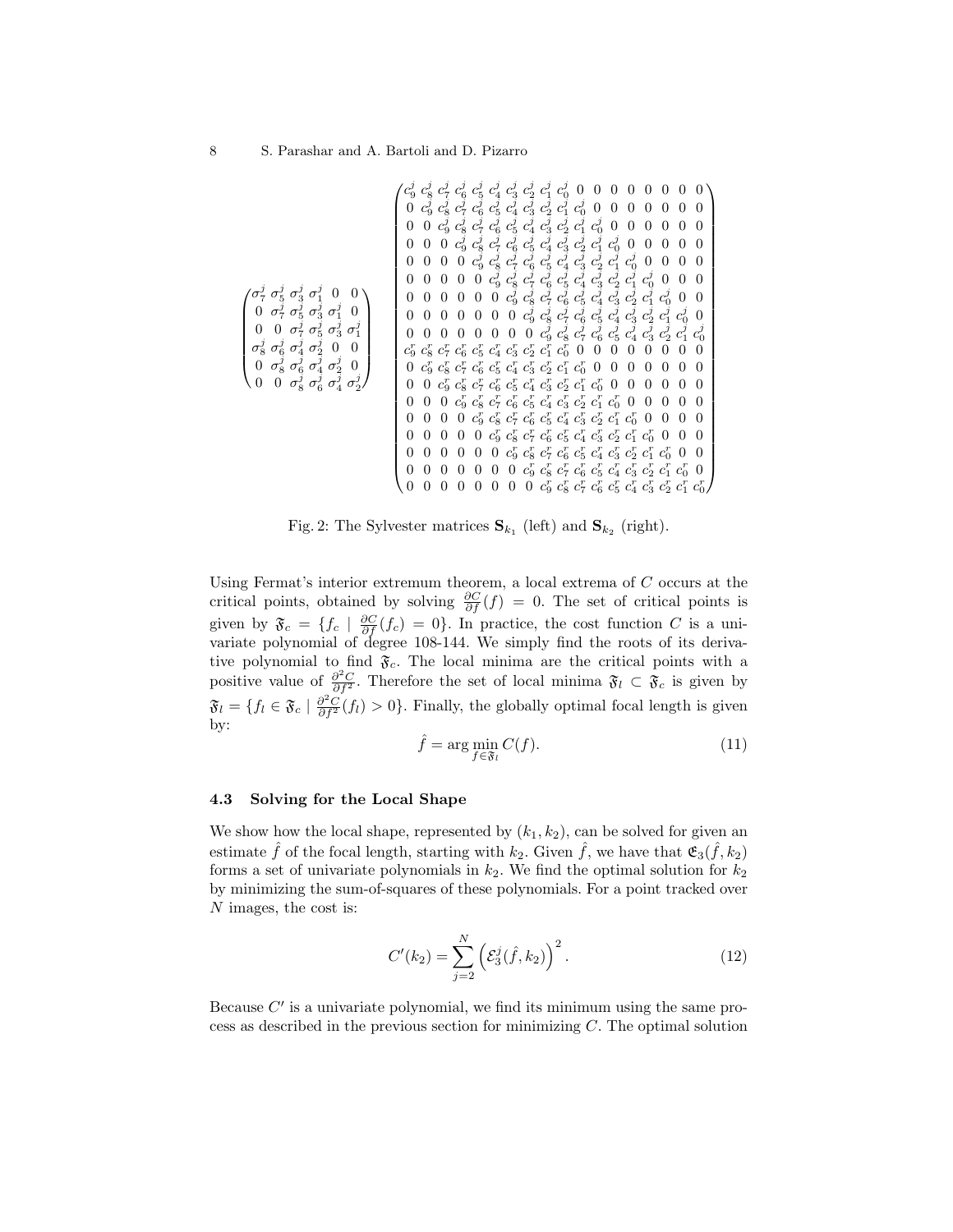$\hat{k}_2$  is thus:

$$
\hat{k}_2 = \arg\min_{k_2 \in \mathfrak{K}_2} C'(k_2) \text{ where } \mathfrak{K}_2 = \left\{ k_2 \middle| \frac{\partial C'}{\partial k_2}(k_2) = 0, \frac{\partial^2 C'}{\partial k_2^2}(k_2) > 0 \right\}. \tag{13}
$$

Using  $(\hat{f}, \hat{k}_2)$ , we have that  $\mathfrak{E}_{12}(\hat{f}, k_1, \hat{k}_2)$  forms a set of univariate polynomials in  $k_1$ . We find the optimal solution for  $k_1$  by minimizing the sum-of-squares of these polynomials. For a point tracked over  $N$  images, the cost is:

$$
C''(k_1) = \sum_{j=2}^{N} \left( \mathcal{E}_1(\hat{f}, k_1, \hat{k}_2) \right)^2 + \left( \mathcal{E}_2(\hat{f}, k_1, \hat{k}_2) \right)^2.
$$
 (14)

The optimal  $\hat{k}_1$  is then:

$$
\hat{k}_1 = \arg \min_{k_1 \in \mathfrak{K}_1} C''(k_1) \text{ where } \mathfrak{K}_1 = \left\{ k_1 \middle| \frac{\partial C''}{\partial k_1}(k_1) = 0, \frac{\partial^2 C''}{\partial k_1^2}(k_1) > 0 \right\}. \tag{15}
$$

We arrive at an estimate  $(\hat{k}_1, \hat{k}_2)$  of the local shape for the reference image. By substituting this estimate in equation (5), we obtain an estimate  $(\hat{k}_1^j, \hat{k}_2^j)$  of the local shape for the rest of the images.

# 5 Algorithm

We give our algorithm to solve SCIso-NRSfM. For numerical stability, as commonly done in SfM [12], the points' pixel coordinates are standardized using an isotropic scale factor mapping the image boundaries close to  $[-1, 1]^2$ .

*Inputs:* Point correspondences  $\{p_i^j\}$  with visibility indicators  $\{v_i^j\}$ ,  $i \in [1, n]$ ,  $j \in [1, N]$   $(v_i^j = 1$  means that the *i*<sup>th</sup> point is visible in the *j*<sup>th</sup> image)

- 1) Compute image warps  $\eta^{j_1}, j \in [2, N]$ . Use the points visible in the reference and jth images, meaning with indexes  $\{i \in [1, n] \mid v_i^1 = v_i^j = 1\}$ , to estimate the warp  $\eta^{j_1}$  using [19].
- 2) Compute the optimal global solution to f. Find  $\hat{f}$  that minimizes C in equation (10).
- 3) Compute the optimal local shape  $(k_1, k_2)$ . Using the  $\hat{f}$  obtained in the previous step, find  $\hat{k}_2$  that minimizes C' in equation (12). Then, use  $(\hat{f}, \hat{k}_2)$  to find  $\hat{k}_1$  that minimizes  $C''$  in equation (14).
- 4) Find normals and 3D points. Find the Jacobian  $J_{\phi}$  in terms of  $(\hat{k}_1, \hat{k}_2)$  using equation (2). Compute the surface normals  $\hat{\mathbf{N}}_i^j$  by normalizing the crossproduct of the Jacobians columns. Find the inverse depth  $\beta^{-1}$  by integrating the normals using the method in [18]. Apply the embedding  $\phi$  from equation (1) to recover the points  $\hat{\mathbf{Q}}_i^j$ .

Outputs: Points  $\{\hat{\mathbf{Q}}_i^j\}$ , normals  $\{\hat{\mathbf{N}}_i^j\}$ ,  $i \in [1, n]$ ,  $j \in [1, N]$ , focal length  $\hat{f}$ .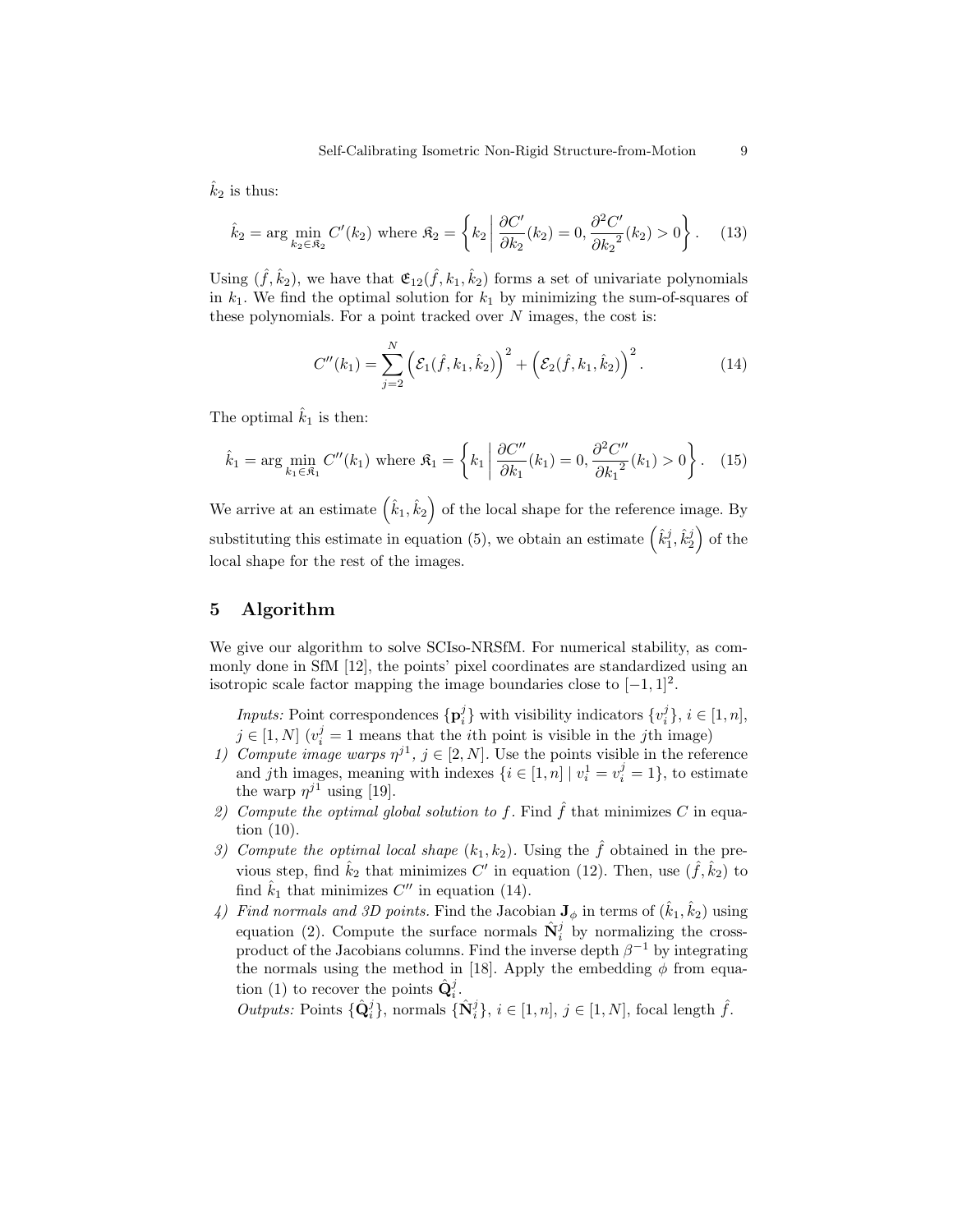

Fig. 3: Results for the Cylinder dataset. Mean shape and 3D errors are shown against a varying number of images and noise level. The estimated and true focal lengths are also shown. Best viewed in color.

# 6 Experiments

We tested SCIso-NRSfM (SCIso) on a synthetic *Cylinder* dataset [18] and two real datasets, namely T-shirt [4] and Paper [32] showing objects deforming isometrically. Since self-calibration has not yet been dealt within NRSfM, we compare SCIso-NRSfM with NRSfM methods that assume perspective projection and use calibrated data, Pa17 [18] and Ch17 [5]. Also, we compare against methods that assume orthographic projection and avoid the calibration, Go11 [9] and Vi12 [34]. For quantitative comparison, we measured the mean shape error (RMSE between computed and ground truth normals in degrees) and the 3D error (RMSE between computed and ground truth 3D points in mm).

Cylinder dataset. This dataset contains randomly generated views of a cylindrical surface deforming isometrically. The cylindrical surface has a radius varying between 2 and 10. The image size is  $640 \times 480$  px and the camera focal length is 540 px. The number of point correspondences is 400. We vary the number of images and correspondence noise. We compared all methods except Go11 and Ch17. This is because Go11 uses the low-rank model and requires a large number of images with short baseline and Ch17 simply failed on this dataset. Figure 3a shows the mean shape and 3D errors for reconstructions performed with 3-10 images. The correspondence noise is chosen to follow a gaussian distribution with standard deviation of 1 px. The performance of SCIso is very similar to Pa17 which solves NRSfM with a calibrated camera, which means using the true focal length, though Pa17 performs slightly better. On increasing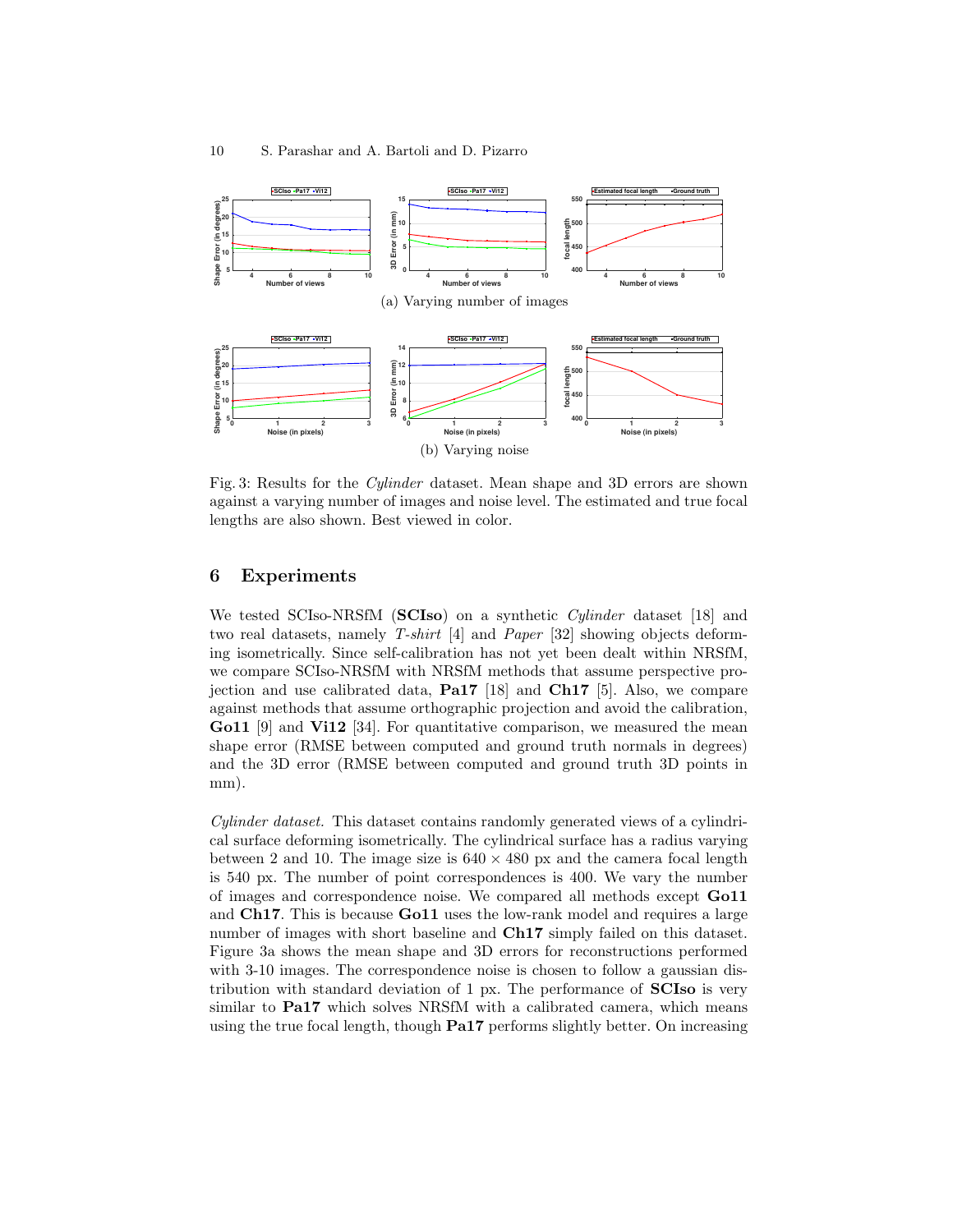

Fig. 4: Results for the T-shirt and Paper datasets. Mean shape and 3D errors are shown. Best viewed in color.

the number of images, all methods tend to obtain better results. The performance of **SCIso** and **Pa17** stabilizes with 5 images. However they yield a good reconstruction with 3 images as well. Therefore, they efficiently solve the minimal case. The estimation of focal length in SCIso improves with the number of images. For 8-10 images, it is very close to the true focal length. Vi12 uses an orthographic camera model. Its performance is significantly worse than SCIso and Pa17.

Figure 3b shows the mean shape and 3D errors for reconstructions performed with 10 images by varying the noise between 0-3 px. The performance of  $SCIso$ is, again, very similar to Pa17, with Pa17 performing slightly better. On increasing the noise, they both tend to degrade linearly. Interestingly, Vi12 is barely affected by the noise in the tested range, however, its performance is consistently significantly worse than the other methods. The estimation of focal length in SCIso degrades with noise, though remaining reasonable. Interestingly, because the shape and 3D errors of SCIso and Pa17, which uses the true focal length, are very close, we can conjecture that the focal length estimate cannot be substantially improved without adding extra priors into the problem formulation.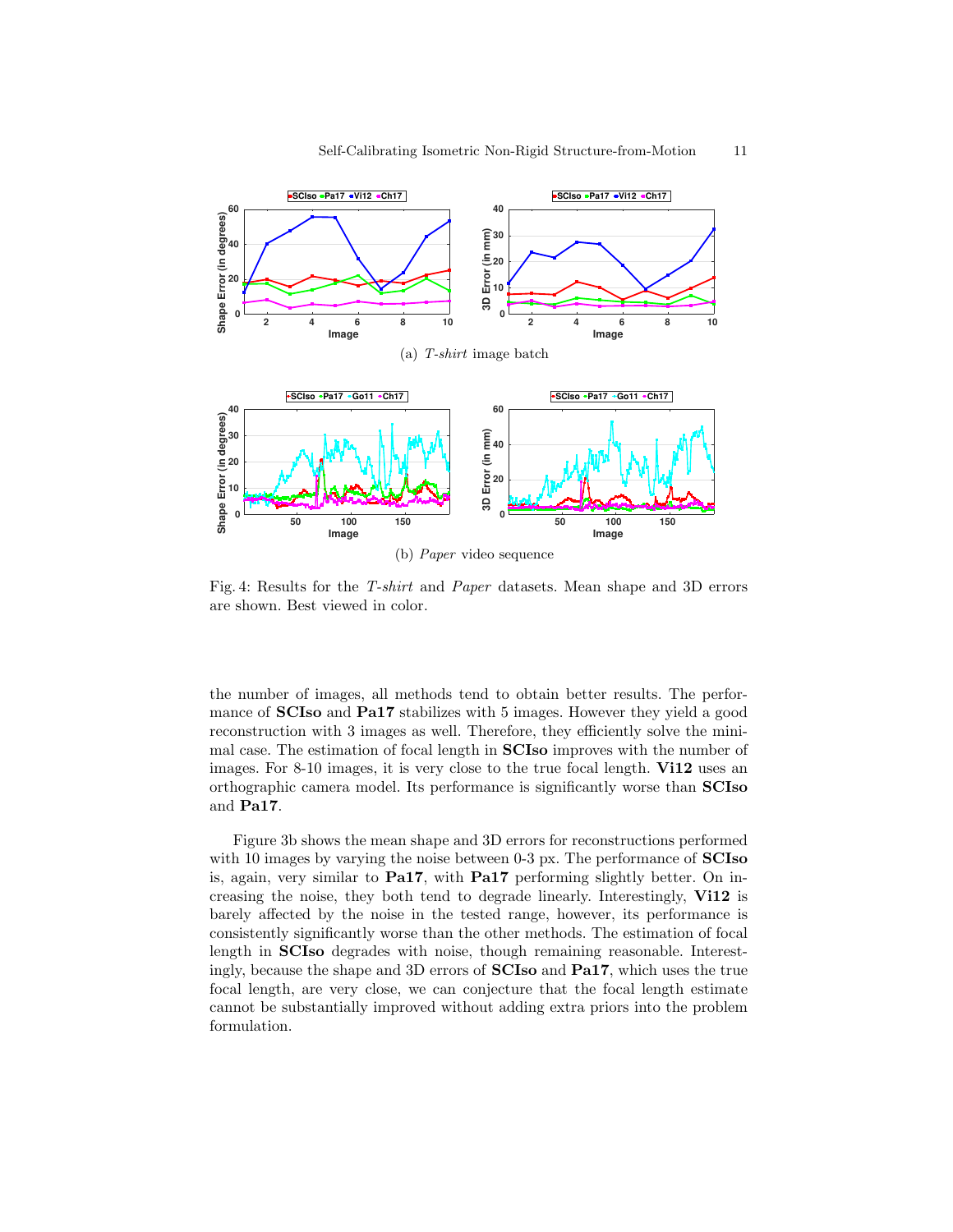#### 12 S. Parashar and A. Bartoli and D. Pizarro



Fig. 5: Error maps and textured rendering of the reconstructed shape for two images of the T-shirt dataset. E is mean 3D error (in mm). Best viewed in color.

T-shirt dataset. This dataset was introduced in [4]. It consists of 10 wide-baseline images of an isometrically deforming T-shirt with 85 point correspondences. Camera calibration was obtained carefully using a calibration checkerboard and Matlab's calibration toolbox, yielding a focal length of  $3780 \text{ px}$ . Figure  $4(a)$ shows the mean shape and 3D errors for all 10 reconstructed surfaces. Ch17 has the best performance on this dataset, with **Pa17** and **SCIso** being very close. The focal length estimated by SCIso is 3954 px which is quite close to the calibrated focal length of 3780 px, with a relative error of 4.6%. Vi12 does not perform well on this dataset. We did not evaluate **Go11** on this dataset, for the same reason as on the Cylinder dataset. Figure 5 shows the renderings of the error maps and textured reconstructed shape for two images.

Paper dataset. This dataset was introduced in [32]. It consists of 191 images from a video sequence with 1500 point correspondences of a paper deforming isometrically. Camera calibration obtained from standard methods is provided, with a focal length of 528 px. Figure 4b shows the mean shape and 3D errors for all the 191 reconstructed surfaces. Ch17 has the best performance on this dataset, with Pa17 and SCIso being very close. The focal length estimated by SCIso using the first 10 images is 498 px, which is close to the actual focal length of 528 px, with a relative error of 5.7%. Go11 did not perform as well as the other methods. This may be explained by the fact that it uses an orthographic camera or because it is based on the low rank shape model. We could not evaluate Vi12 on this dataset because of its prohibitive computation time. Figure 6 shows the renderings of the error maps and textured reconstructed shape for three images.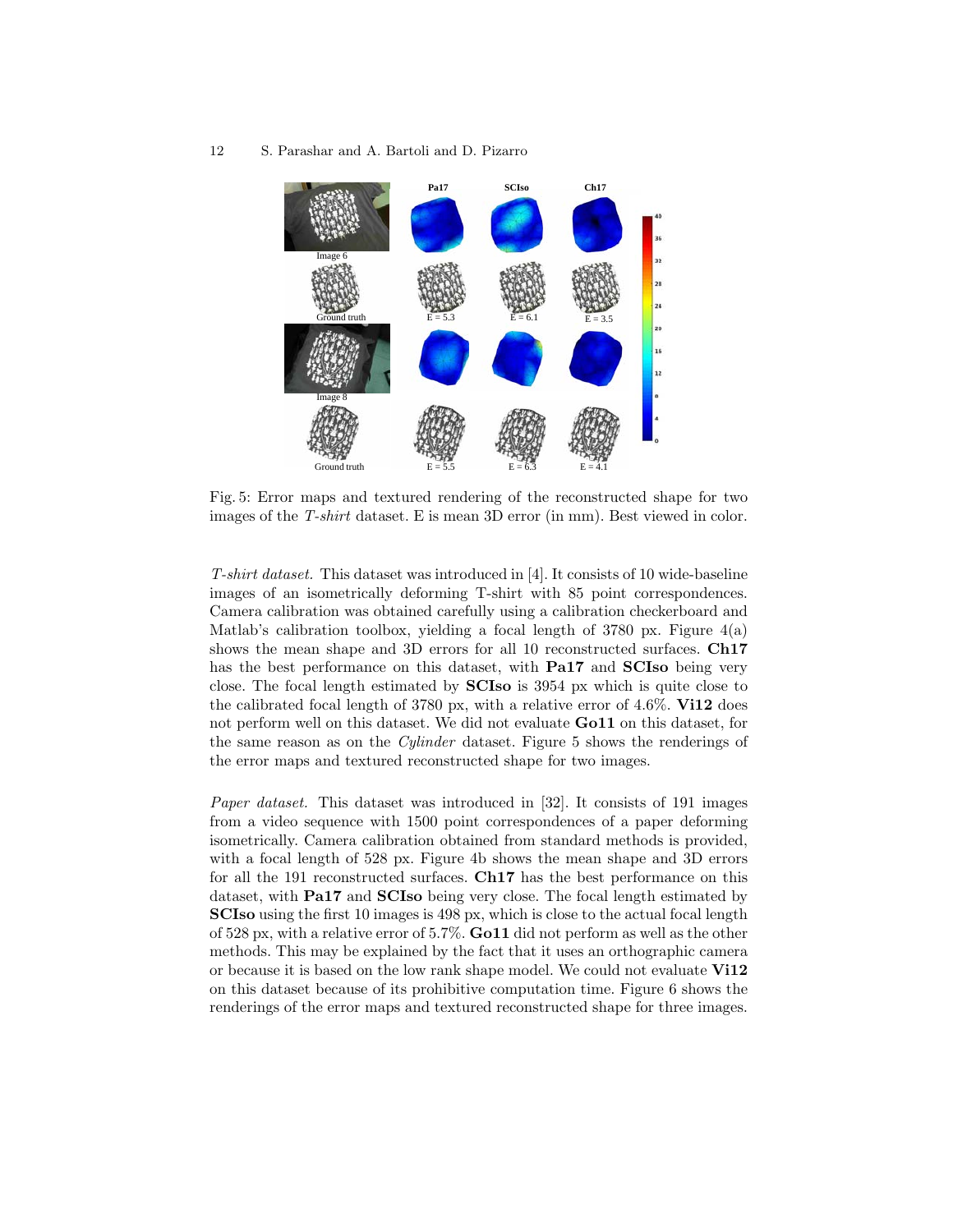

Fig. 6: Error maps and textured rendering of the reconstructed shape for three images of the Paper dataset. E is mean 3D error (in mm). Best viewed in color.

| <b>SCIso</b> |  |  |                                                       | Pa17 |     | Ch17 |                     | Go17 | <b>Vi12</b> |  |  |
|--------------|--|--|-------------------------------------------------------|------|-----|------|---------------------|------|-------------|--|--|
|              |  |  | Es Ep %f Es Ep Es Ep Es Ep                            |      |     |      |                     |      | Es Ep       |  |  |
|              |  |  | T-shirt 19.1 8.9 4.6 15.8 4.7 6.1 3.5 xx xx 37.8 20.6 |      |     |      |                     |      |             |  |  |
|              |  |  | Paper 9.6 7.1 5.7 6.2 3.8                             |      | 4.8 |      | 4.3 18.6 24.7 xx xx |      |             |  |  |

Table 1: Summary of results on the T-shirt and Paper datasets. Es and Ep represent mean shape and 3D error respectively. %f denotes the relative error in focal length compared to the calibrated focal length serving as ground truth. xx represents values which could not be computed, as explained in the main text.

Summary of experiments. We compared **SCIso** on a synthetic and two real datasets. We found it to be performing very closely to the current state-of-theart NRSfM methods, namely Pa17 and Ch17, that use a calibrated perspective camera. SCIso estimates the focal length to a good relative accuracy. We also compared with two NRSfM methods that use the orthographic camera, namely Go11 and Vi12. These methods do not perform as well as Pa17 and Ch17 on the tested datasets. The performance of all the compared methods on the real datasets is summarized in table 1.

Computation time. We have implemented our method in MATLAB and the code was not optimized. We used a standard PC with i5 CPU and 16 GB RAM. We first solve for f and then for the shape. In order to solve for f, it takes about 76 s to form the polynomial in equation (9) and 90 s to compute its derivatives and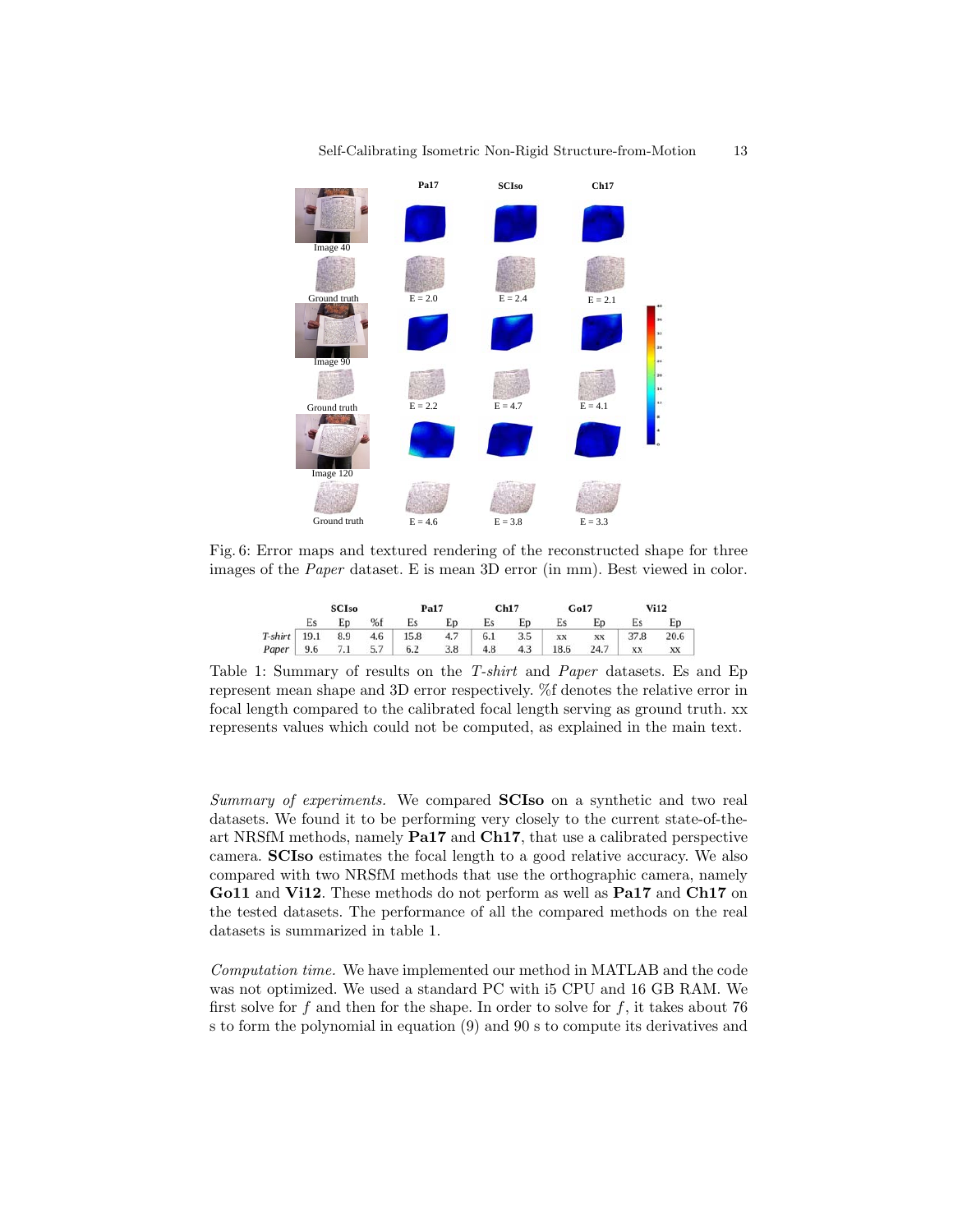find its roots. Computing the shape takes about 10 ms. It is much faster than Pa17 (1.5 s), which is already significantly faster than the rest of the compared methods, according to [18].

# 7 Conclusions

We have presented SCIso-NRSfM, a theory and an algorithm to reconstruct an isometrically deforming object from monocular uncalibrated images with constant but unknown focal length. SCIso-NRSfM represents the first step in joining self-calibration and NRSfM. We have used a differential approach and derived a system of polynomial PDEs. Upon eliminating the shape variables from these using resultants, we have then showed that the focal length could be recovered optimally by globally minimizing the constraints arising from all correspondences and all images in a single least-squares cost. Our experimental results have shown that SCIso-NRSfM compares very favorably to existing calibrated NRSfM algorithms against the number of images and correspondence noise, and recovers the focal length with a relative error of a few percents. They have also shown that SCIso-NRSfM works well for the minimal case of three images and improved with the number of images.

We finally give two possible lines of future research. First, in SfM, for rigid objects, there exist Critical Motion Sequences (CMS) [27, 15] in which case selfcalibration cannot be resolved. These typically happen when the camera motion is not general enough, for instance when all optical axes intersect. The possible existence of CMS in SCIso-NRSfM is then a very natural question. In the deformable case however, the question must be addressed by considering the pose of the local surface with respect to the camera. In other words, there is not a unique pose for each image, but a continuously varying pose across the surface. This diversity seems to play in favor of dramatically reducing the chance of encountering a degenerate case in SCIso-NRSfM. Nonetheless, this is something we intend to thoroughly study in the near future. The second possible line of future research is to exploit SCIso-NRSfM in plane-based self-calibration. Almost all existing methods, such as [10], take as input a set of homographies relating the input images. It is well known that, when the observed plane is smaller in an image, the computed homography may be unstable. Interestingly, SCIso-NRSfM does not require homographies as inputs but uses the assumption of IP, which suggests that it forms differential constraints for infinitesimal planes. How these constraints relate to the absolute conic formalism now widely accepted in selfcalibration and whether these constraints may aid plane-based self-calibration are profound questions which we indeed to study in the near future.

Acknowledgements. This research has received funding from the EU's FP7 through the ERC research grant 307483 FLEXABLE, the Spanish Ministry of Economy, Industry and Competitiveness under project ARTEMISA (TIN2016- 80939- R) and the University of Alcalá, Spain under the project SEQUENCE (CCGP2017-EXP/048).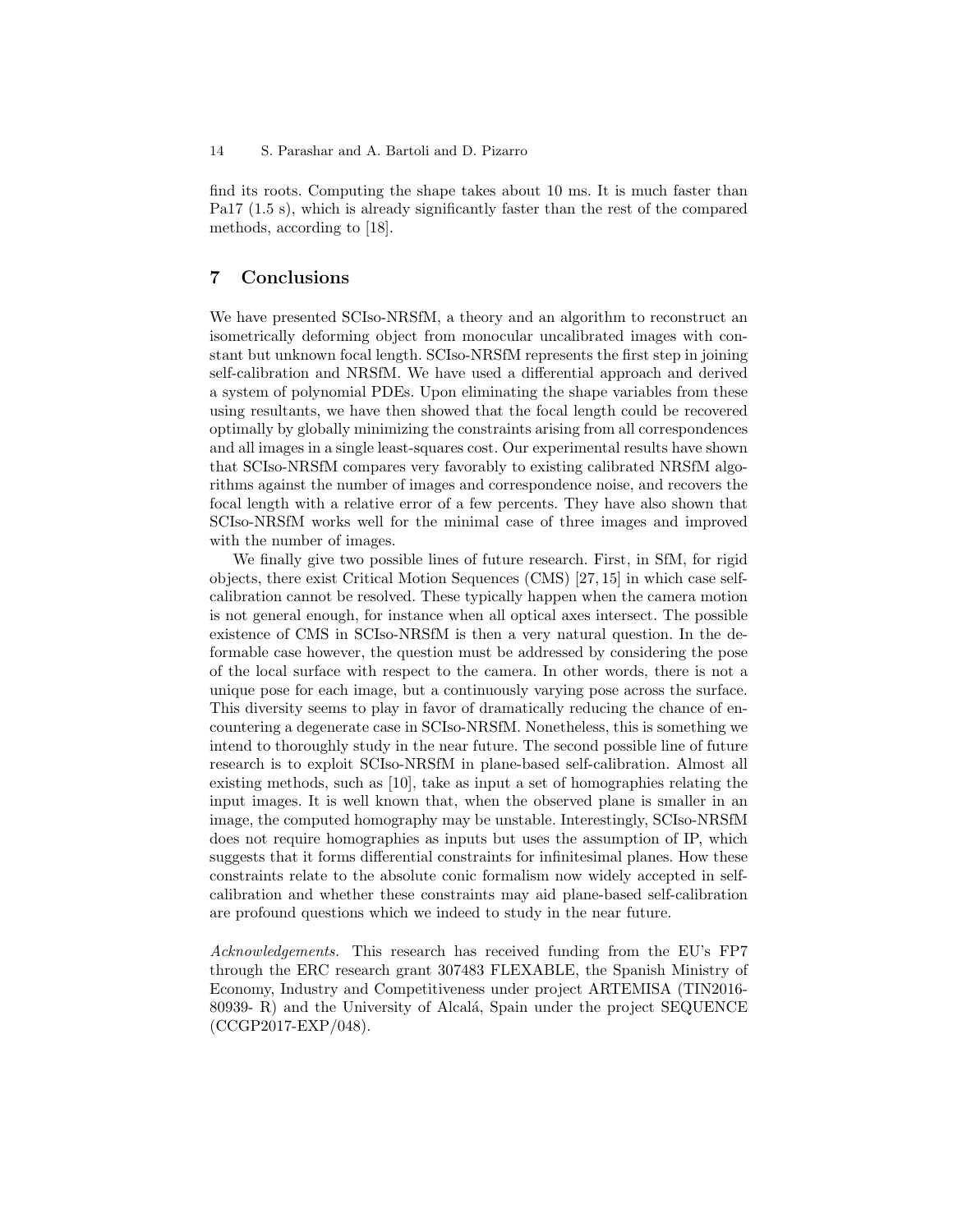## References

- 1. Bartoli, A., Gérard, Y., Chadebecq, F., Collins, T., Pizarro, D.: Shape-fromtemplate. IEEE Transactions on Pattern Analysis and Machine Intelligence 37(10), 2099–2118 (2015)
- 2. Bartoli, A., Pizarro, D., Collins, T.: A robust analytical solution to isometric shapefrom-template with focal length calibration. In: ICCV (2013)
- 3. Bregler, C., Hertzmann, A., Biermann, H.: Recovering non-rigid 3D shape from image streams. In: CVPR (2000)
- 4. Chhatkuli, A., Pizarro, D., Bartoli, A.: Non-rigid shape-from-motion for isometric surfaces using infinitesimal planarity. In: BMVC (2014)
- 5. Chhatkuli, A., Pizarro, D., Collins, T., Bartoli, A.: Inextensible non-rigid structurefrom-motion by second-order cone programming. IEEE transactions on pattern analysis and machine intelligence pp. 1–1 (2017)
- 6. Dai, Y., Li, H., He, M.: A simple prior-free method for non-rigid structure-frommotion factorization. International Journal of Computer Vision  $107(2)$ ,  $101-122$ (2014)
- 7. Del Bue, A., Smeraldi, F., Agapito, L.: Non-rigid structure from motion using non-parametric tracking and non-linear optimization. In: CVPRW (2004)
- 8. Faugeras, O., Luong, Q.T., Maybank, S.J.: Camera self-calibration: Theory and experiments. In: ECCV (1992)
- 9. Gotardo, P., Martinez, A.: Kernel non-rigid structure from motion. In: ICCV (2011)
- 10. Gurdjos, P., Sturm, P.: Methods and geometry for plane-based self-calibration. In: CVPR (2003)
- 11. Hartley, R.: Self-calibration from multiple views with a rotating camera. In: ECCV (1994)
- 12. Hartley, R.I., Zisserman, A.: Multiple View Geometry in Computer Vision. Cambridge University Press, ISBN: 0521623049 (2000)
- 13. Henrion, D., Lasserre, J.B.: Gloptipoly: Global optimization over polynomials with matlab and sedumi. ACM Transactions on Mathematical Software 29(2), 165–194 (2003)
- 14. Heyden, A., Astrom, K.: Euclidean reconstruction from constant intrinsic parameters. In: ICPR (1996)
- 15. Kahl, F., Triggs, B., Astrom, A.: Critical motions for auto-calibration when some intrinsic parameters can vary. Journal of Mathematical Image and Vision 13(2), 131146 (2000)
- 16. Lee, J.: Riemannian manifolds : an introduction to curvature. Springer (1997)
- 17. Lladó, X., Del Bue, A., Agapito, L.: Non-rigid metric reconstruction from perspective cameras. Image and Vision Computing 28(9), 1339–1353 (2010)
- 18. Parashar, S., Pizarro, D., Bartoli, A.: Isometric Non-Rigid Shape-from-Motion with Riemannian Geometry Solved in Linear Time. IEEE Transactions on Pattern Analysis and Machine Intelligence (2017)
- 19. Pizarro, D., Khan, R., Bartoli, A.: Schwarps: Locally projective image warps based on 2D schwarzian derivatives. International Journal of Computer Vision  $119(2)$ , 93–109 (2016)
- 20. Pollefeys, M., Koch, R., Van Gool, L.: Self-calibration and metric reconstruction in spite of varying and unknown internal camera parameters. In: ICCV (1998)
- 21. Pollefeys, M., Van Gool, L.: Stratified self-calibration with the modulus constraint. IEEE Transactions on Pattern Analysis and Machine Intelligence 21(8), 707–724 (1999)